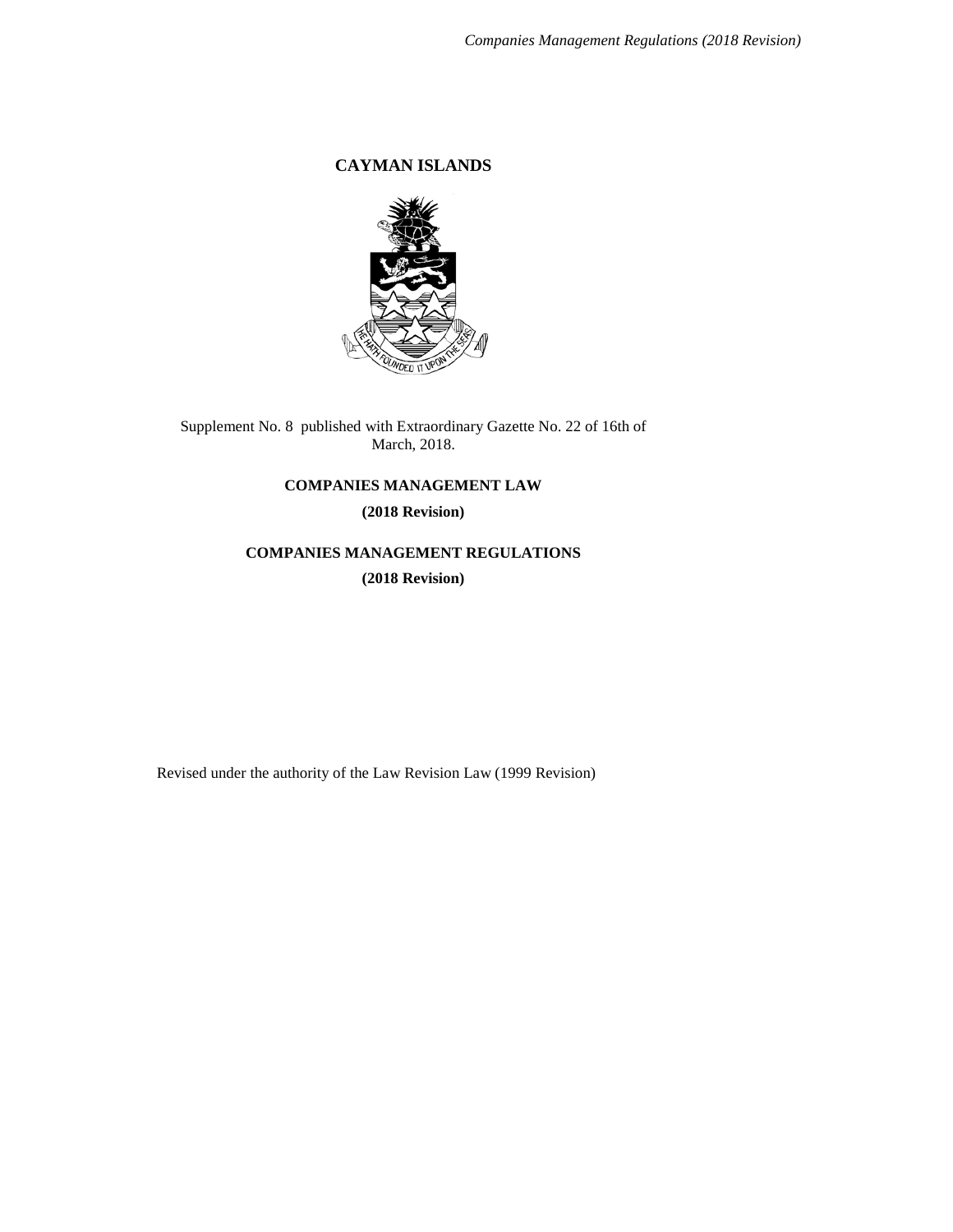The Companies Management Regulations, 2000 made the 23rd May, 2000

Consolidated with -

The Companies Management (Amendment) (Licence Applications) Regulations, 2001 made the 12th April, 2001 The Companies Management (Amendment) (Fees) Regulations, 2001 made the 29th May, 2001 The Companies Management (Amendment) Regulations, 2002 made the 10th January, 2002 The Companies Management (Amendment) (No. 2) Regulations, 2002 made the 9th July, 2002 The Companies Management (Amendment) (No. 3) Regulations, 2002 made the 17th September, 2002 The Companies Management (Amendment) Regulations, 2012 made the 13th November, 2012

Consolidated and revised this 28th day of February, 2018.

*Note (not forming part of the Regulations): This revision replaces the 2003 Revision which should now be discarded.*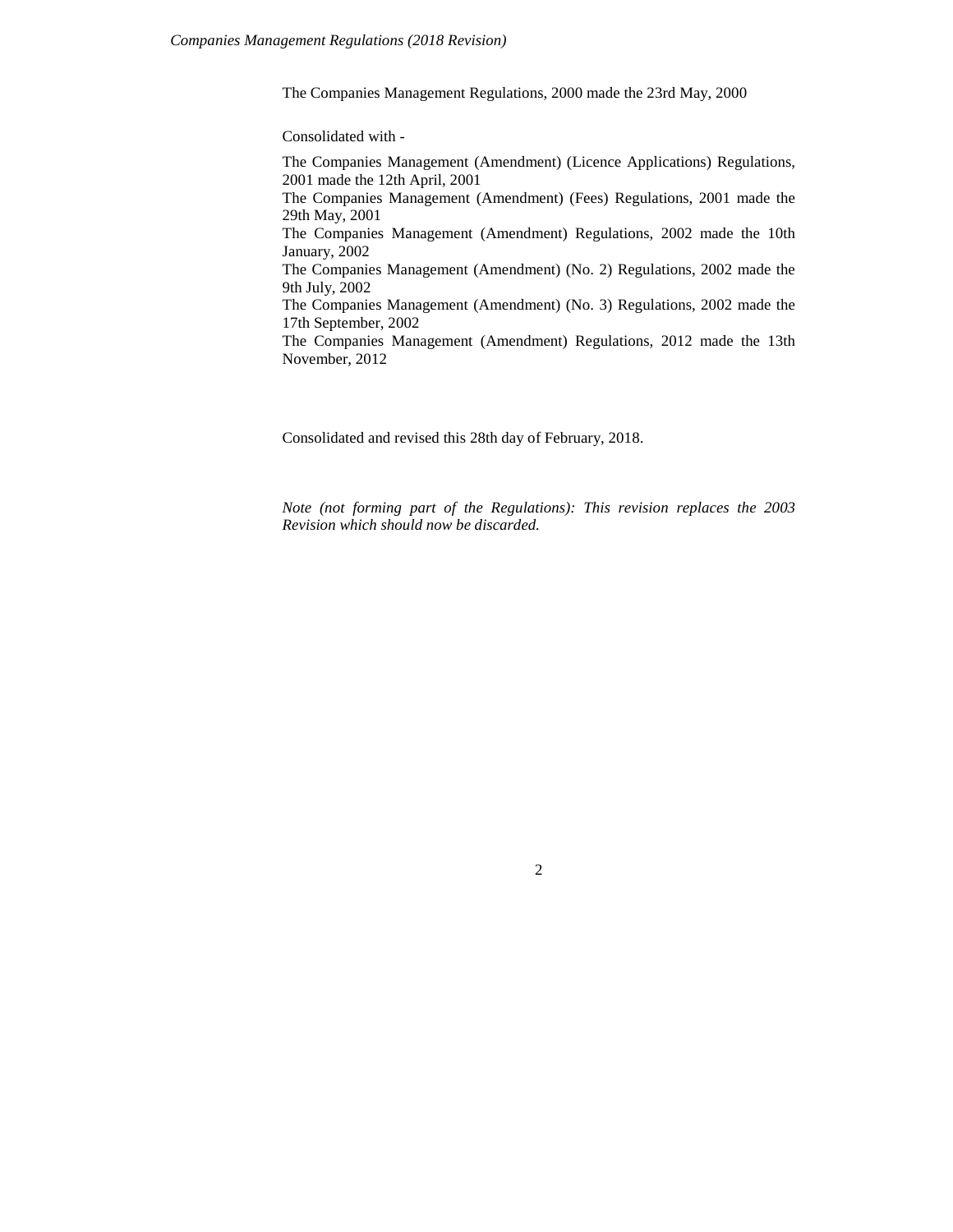# **COMPANIES MANAGEMENT REGULATIONS**

## **(2018 Revision)**

## **ARRANGEMENT OF REGULATIONS**

- 1. Citation
- 2. Form of application
- 3. Form of licence
- 4. Fees

First Schedule: Information to be provided by a company Second Schedule: Form of Licence Third Schedule: Fees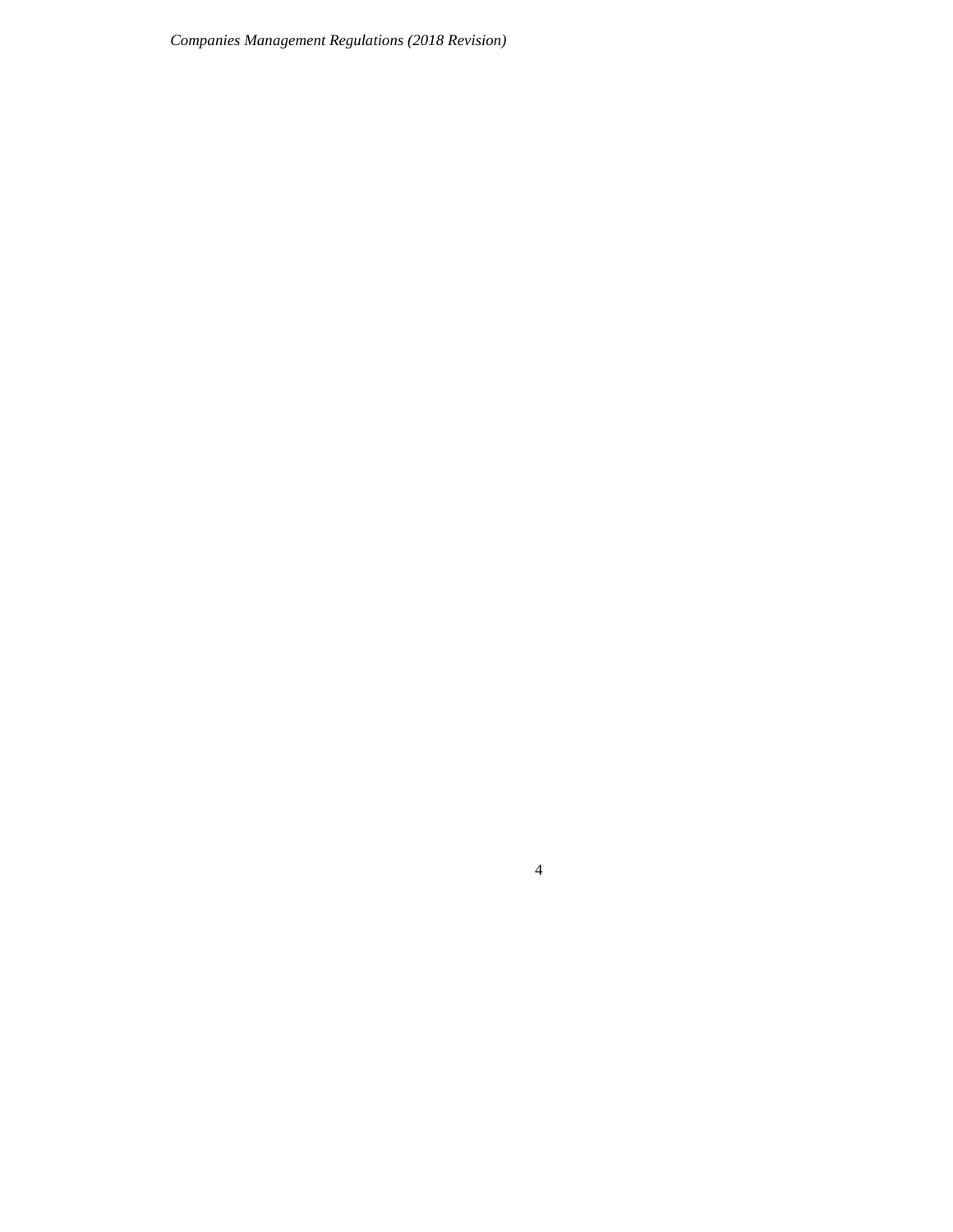# **COMPANIES MANAGEMENT REGULATIONS (2018 Revision)**

1. These regulations may be cited as the Companies Management Regulations Citation (2018 Revision).

2. An application for a licence under section 5(1) shall include the information Form of application specified in the First Schedule.

3. A licence granted under section 5(3) shall be in the form set out in the Form of licence Second Schedule.

4. The prescribed fee for the purpose of a provision of the Law specified in Feescolumn 2 of the table of fees set out in the Third Schedule is the amount specified in column 4 opposite that provision.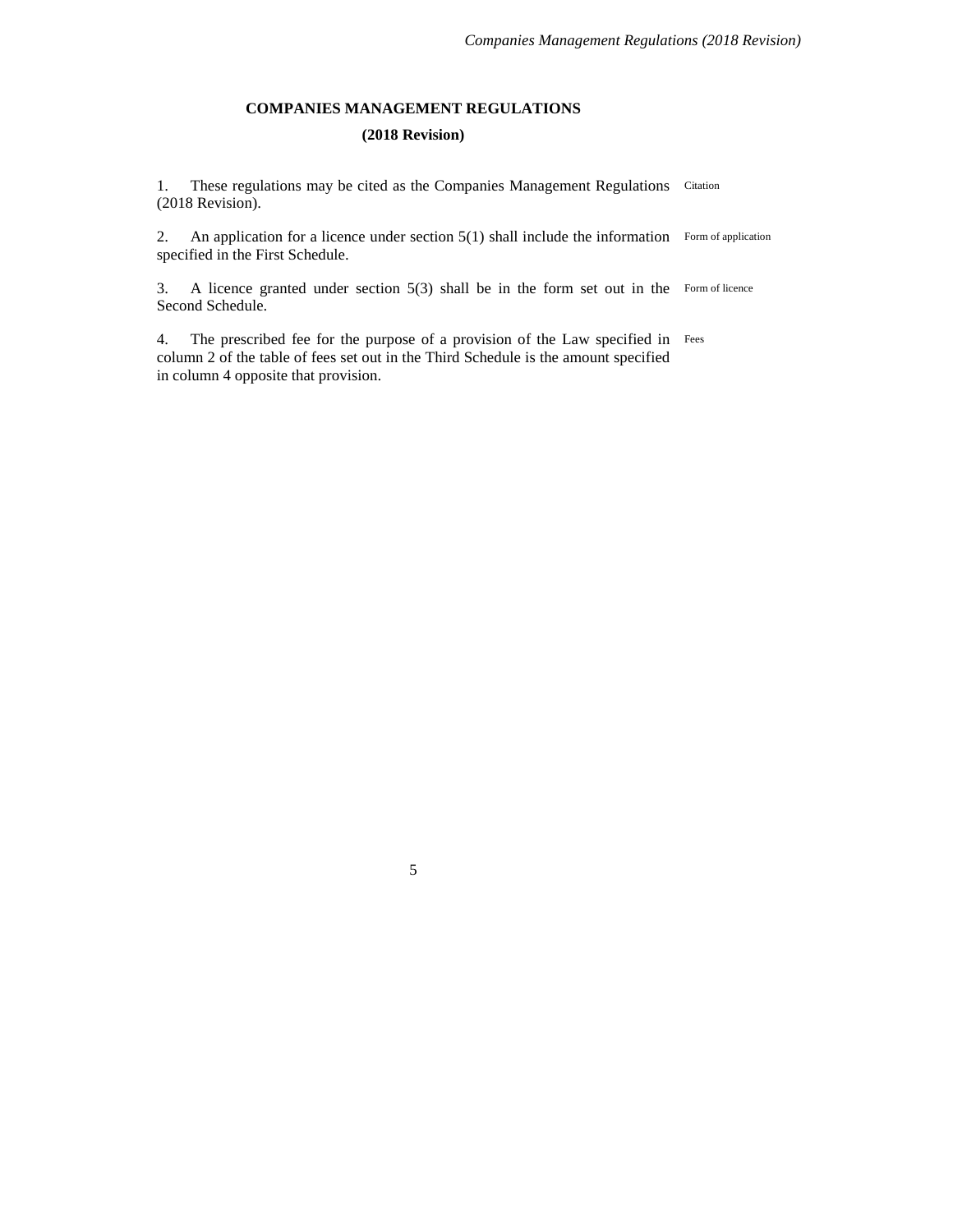2018 Revision

### **FIRST SCHEDULE**

#### (regulation 3)

**Information to be provided by a company making application under section 5(3) of the Law for the issue of a licence to carry on the business of company management**.

1. The name of the person or persons (the "applicant") in respect of which the licence is sought.

2. The address of the principal or registered office of the applicant.

3. If the applicant is a company to which Part IX of the Companies Law (2018 Revision) applies, the name and addresses of some one or more persons authorised under that law to accept service on its behalf of process or notices.

4. If the applicant is a company, a copy, certified and authenticated under the public seal of the country, city or other place where it is incorporated or certified by a notary public therein, and, if not written in the English language, a certified English translation thereof, of each of-

- (a) its Certificate of Incorporation (by whatever name called); and
- (b) its Memorandum and Articles of Association, or other constitutive documents (by whatever name called).
- 5. If the applicant is a natural person
	- (a) (i) a questionnaire approved by the Authority and completed by the applicant;
		- (ii) not less than three references acceptable to the Authority, including one character reference for the applicant, and one reference verifying the good financial standing of the applicant and a police or other certificate satisfactory to the Authority that the applicant has not been convicted of a serious crime or any offence involving dishonesty; and
		- (iii) evidence acceptable to the Authority of the applicant's professional knowledge of, and experience in, the business of company management;
	- (b) (i) details of the applicant's current business activities, if any, and the proposed business activities if the licence applied for is granted including –
		- (A) the business aims of the applicant including details of the type of company management to be undertaken;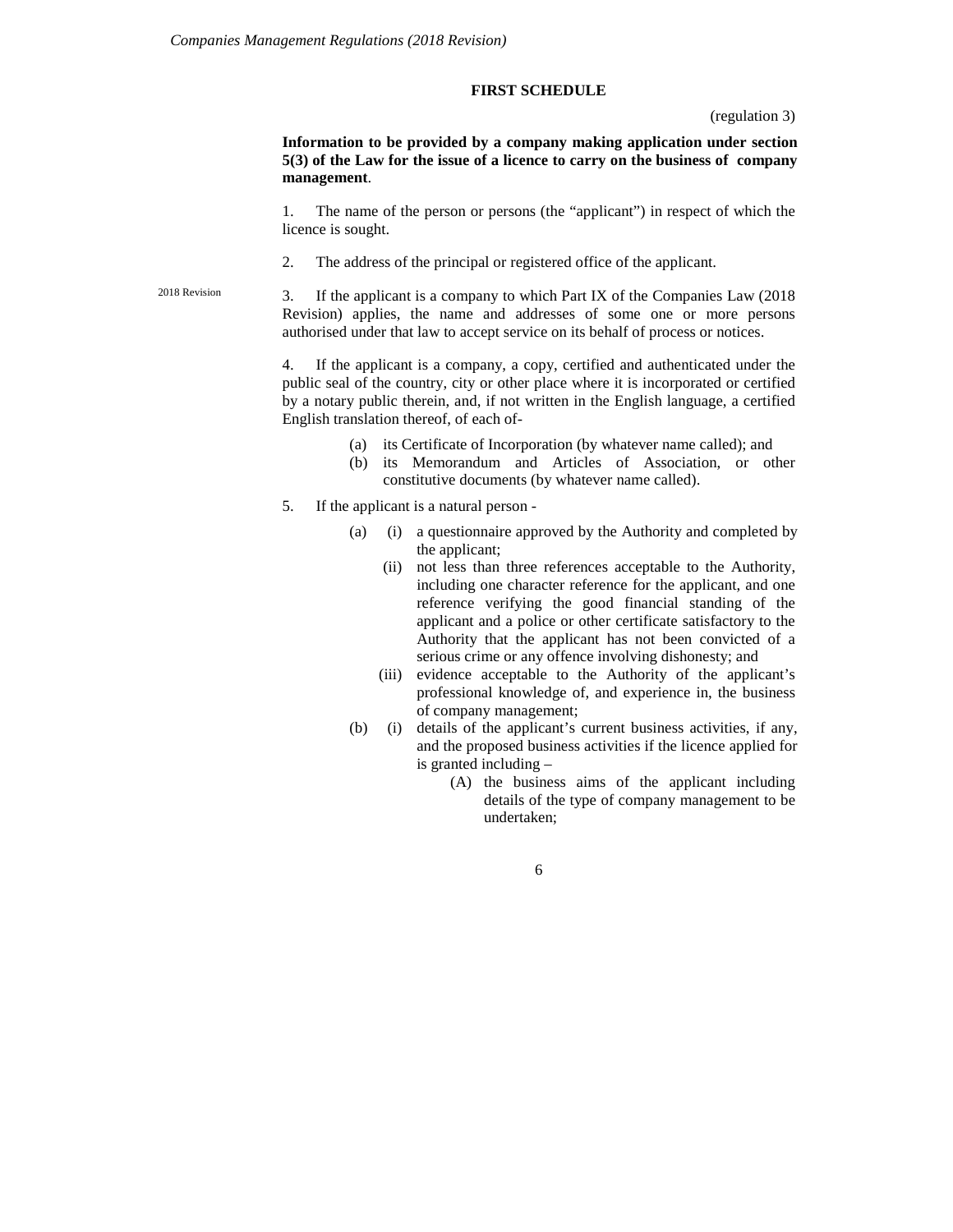- (B) particulars of the management structure and personnel of the applicant's business;
- (C) a statement of the likely number and origin of the companies to be managed by the applicant; and
- (D) a statement of the applicant's financial condition and details of his fee earnings, if any;
- (ii) details of the applicant's auditor to be approved by the Authority under section 13 including -
	- (A) the name and address of the auditor;
	- (B) the professional body of which the auditor is a member, if applicable;
	- (C) the partner responsible, if applicable; and
	- (D) confirmation from the auditor that the applicant has been accepted as a client; and
- (iii) the date for the drawing up of the annual accounts of the applicant.
- 6. If the applicant is a partnership
	- (a) (i) a questionnaire approved by the Authority and completed by all the partners of the applicant;
		- (ii) not less than three references acceptable to the Authority, including one character reference for each partner of the applicant, and one reference verifying the good financial standing of each partner of the applicant and a police or other certificate satisfactory to the Authority that each partner has not been convicted of a serious crime or any offence involving dishonesty;
		- (iii) evidence acceptable to the Authority of at least one of the partner's professional knowledge of, and experience in, the business of company management;
	- (b) (i) details of the applicant's current business activities, if any, and the proposed business activities if the licence applied for is granted including –
		- (A) the business aims of the applicant including details of the type of company management to be undertaken;
		- (B) particulars of the management structure and personnel of the applicant's business;
		- (C) a statement of the likely number and origin of the companies to be managed by the applicant; and
		- (D) a statement of the applicant's financial condition and details of its fee earnings, if any;
		- (ii) details of the applicant's auditor to be approved by the Authority under section 13 including -
			- 7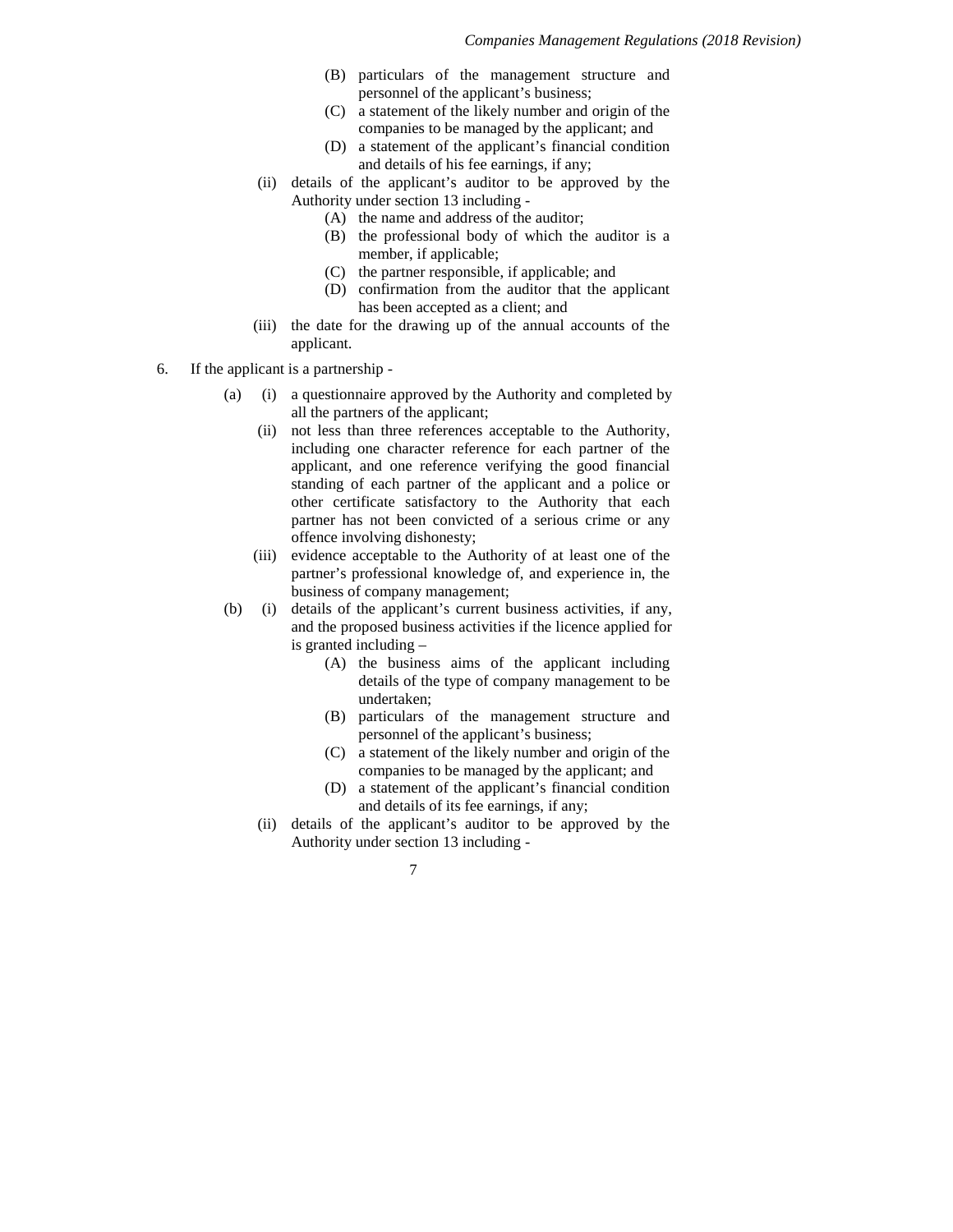- (A) the name and address of the auditor;
- (B) the professional body of which the auditor is a member, if applicable;
- (C) the partner responsible, if applicable; and
- (D) confirmation from the auditor that the applicant has been accepted as a client; and
- (iii) the date for the drawing up of the annual accounts of the applicant.
- 7. If the applicant is a company incorporated in the Islands
	- (a) the full names, addresses and nationalities of each shareholder who holds more than ten per cent of the applicant's issued share capital or total voting rights;
	- (b) the annual accounts, for the two years immediately preceding the year of application, of each shareholder which is a body corporate holding more than ten percent of the applicant's issued share capital or total voting rights, together with similar accounts for the parent body, if any of each such body corporate;
	- (c) not less than three references acceptable to the Authority, including one character reference for, and one reference verifying the good financial standing of-
		- (i) each director, manager and officer of the applicant; and
		- (ii) each shareholder and each beneficial shareholder who is a natural person holding more than ten percent of the applicant's issued share capital or total voting rights;

and, for each such director, manager, officer or shareholder, a police or other certificate satisfactory to the Authority that such director, manager, officer or shareholder has not been convicted of a serious crime or any offence involving dishonesty;

- (d) the full names, addresses and nationalities of all directors, managers and officers of the applicant;
- (e) a questionnaire approved by the Authority and completed by all the directors, managers and officers of the applicant;
- (f) a questionnaire approved by the Authority and completed by each shareholder or beneficial shareholder who is a natural person holding more than ten percent of the applicant's issued share capital or total voting rights;
- (g) evidence acceptable to the Authority of the availability to the applicant at all times of adequate professional knowledge and experience in the business of company management and the names of at least two of its directors actively engaged in the business of the applicant, one of whom shall possess a sound professional knowledge of, and experience in, the business of company management;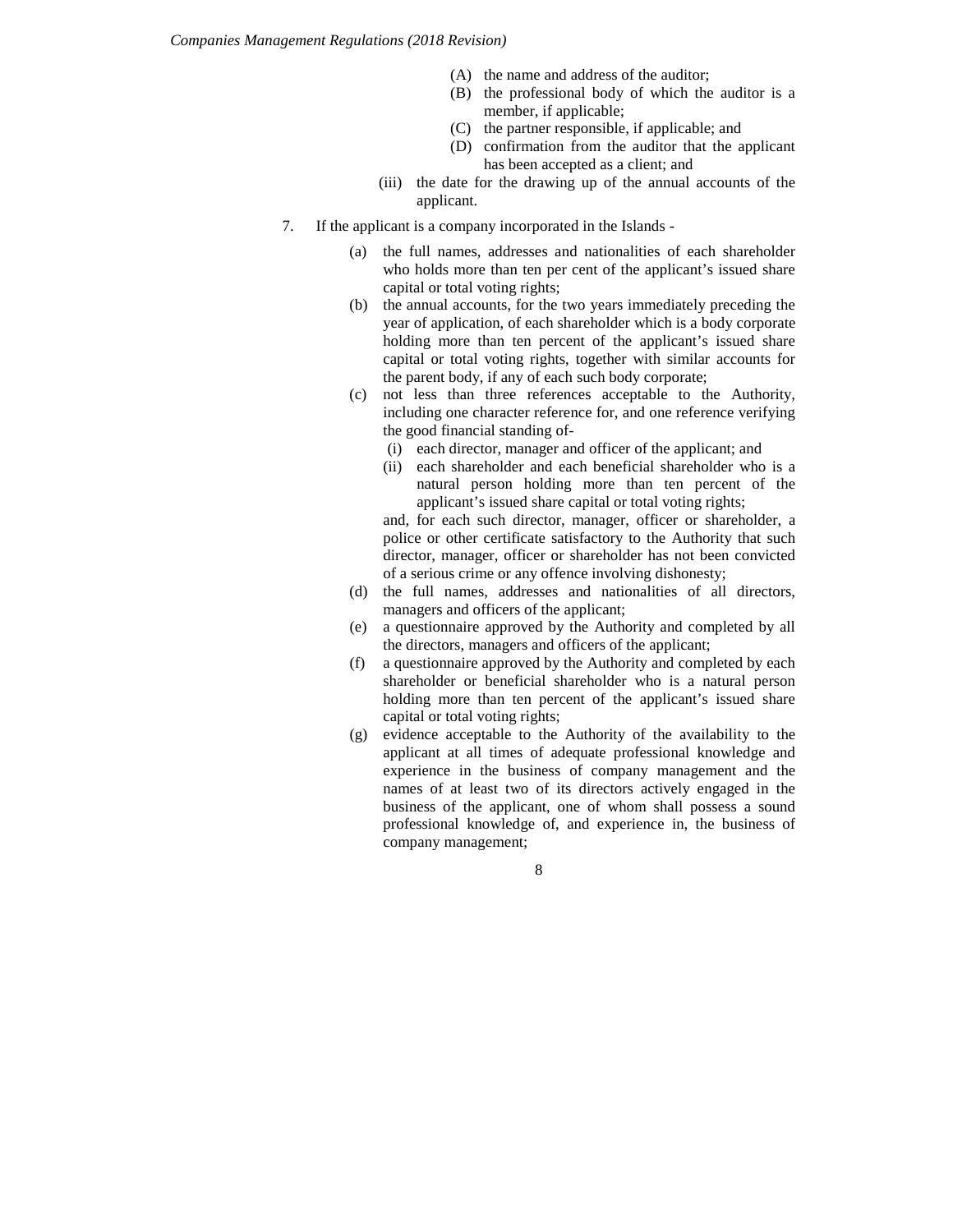- (h) the names and addresses of the registered offices of all subsidiary companies of the applicant together with a statement as to how much of the capital of each such company constitutes an asset of the applicant;
- (i) the name and address of the firm of auditors practising in the Islands and approved by the Authority appointed to audit the accounts of the applicant;
- (j) a statement giving the date for the drawing up of the annual accounts of the applicant; and
- (k) Details of the current business activities, if any, of the applicant and its proposed activities if the licence applied for is granted including –
	- (i) its business aims;
	- (ii) a detailed statement setting out its proposed initial assets and its proposed assets and expected liabilities at the end of each of the two years next succeeding the date of such grant together with an estimate of expected income;
	- (iii) particulars of its management structure and personnel;
	- (iv) a statement as to its customer base; and
	- (v) a copy of its most recent balance sheet and details of its fee earnings.
- 8. If the applicant is a company incorporated outside the Islands
	- (a) a list, certified by its secretary, containing the names, addresses and nationalities of each of the directors and senior officers;
	- (b) a questionnaire approved by the Authority and completed by all the directors, managers and officers of the applicant;
	- (c) a questionnaire approved by the Authority and completed by each shareholder or beneficial share holder who is a natural person holding more than ten per cent of the applicant's issued share capital or total voting rights;
	- (d) a chart showing the relationship of the applicant to its subsidiaries and affiliates and any parent as defined in section 4;
	- (e) details of the applicant's auditor to be approved under section 13 including-
		- (i) the name and address of the auditor;
		- (ii) the professional body of which the auditor is a member, if applicable; and
		- (iii) the partner responsible, if applicable;
	- (f) the date for the drawing up of the annual accounts of the applicant;
	- (g) the annual accounts, for the two years immediately preceding the year of application, of each shareholder which is a body corporate holding more than ten per cent of the applicant's shared capital or

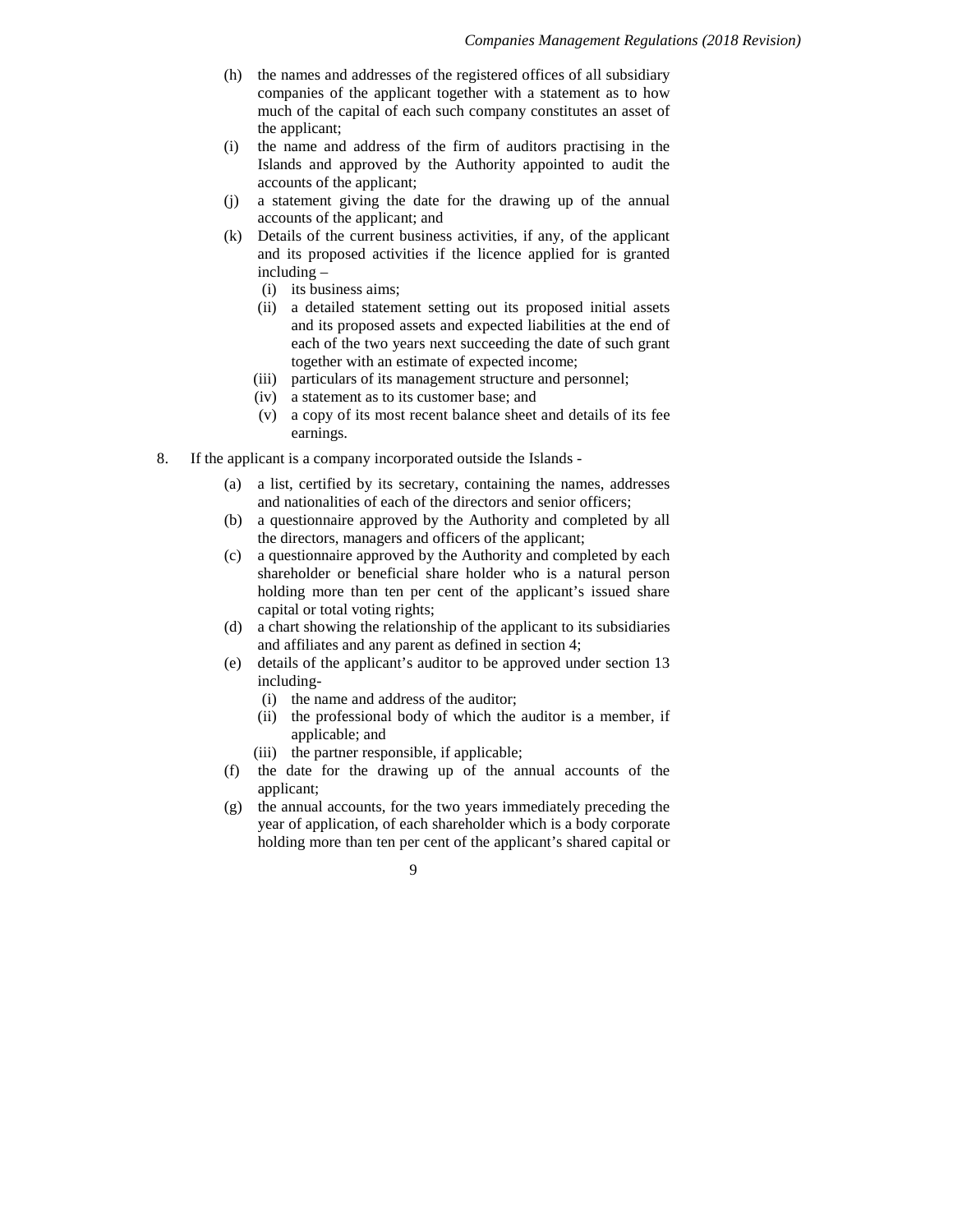total voting rights, together with similar accounts for the parent body, if any, of each body corporate;

- (h) not less than three references acceptable to the Authority, including one character reference for, and one reference verifying the good financial standing of -
	- (i) each director, manager and officer of the applicant; and
	- (ii) each shareholder and each beneficial shareholder who is a natural person holding more than ten percent of the applicant's issued share capital or total voting rights;

and for each such director, manager, officer or shareholder, a police or other certificate satisfactory to the Authority that such director, manager, officer or shareholder has not been convicted of a serious crime or any offence involving dishonesty;

- (i) a letter or letters, addressed to the Authority from the applicant containing –
	- (i) details of the applicant's history and current business activities;
	- (ii) a brief description of each of the applicant's subsidiaries and affiliates;
	- (iii) the reason for wishing to obtain the licence sought and the applicant's proposed business activities if the licence is granted including -
		- (A) its business aims, including details of the type of company management it will undertake;
		- (B) particulars of its management structure and personnel; and
		- (C) a statement of the likely number and origin of the companies to be managed by the applicant; and
	- (iv) details of any authorisation currently held to carry on its business in countries outside the Islands, together with the name and address of the relevant supervisory or regulatory authority.

9. Evidence satisfactory to the Authority that the required minimum net worth is (or, before the grant of the licence, will be) in place.

10. Details of any professional services to be provided to the applicant to assist in carrying on the business of company management.

11. Evidence acceptable to the Authority of the professional knowledge of and experience in the business of company management of the directors and managers.

12. Such further information as the Authority considers necessary to allow due consideration of the application.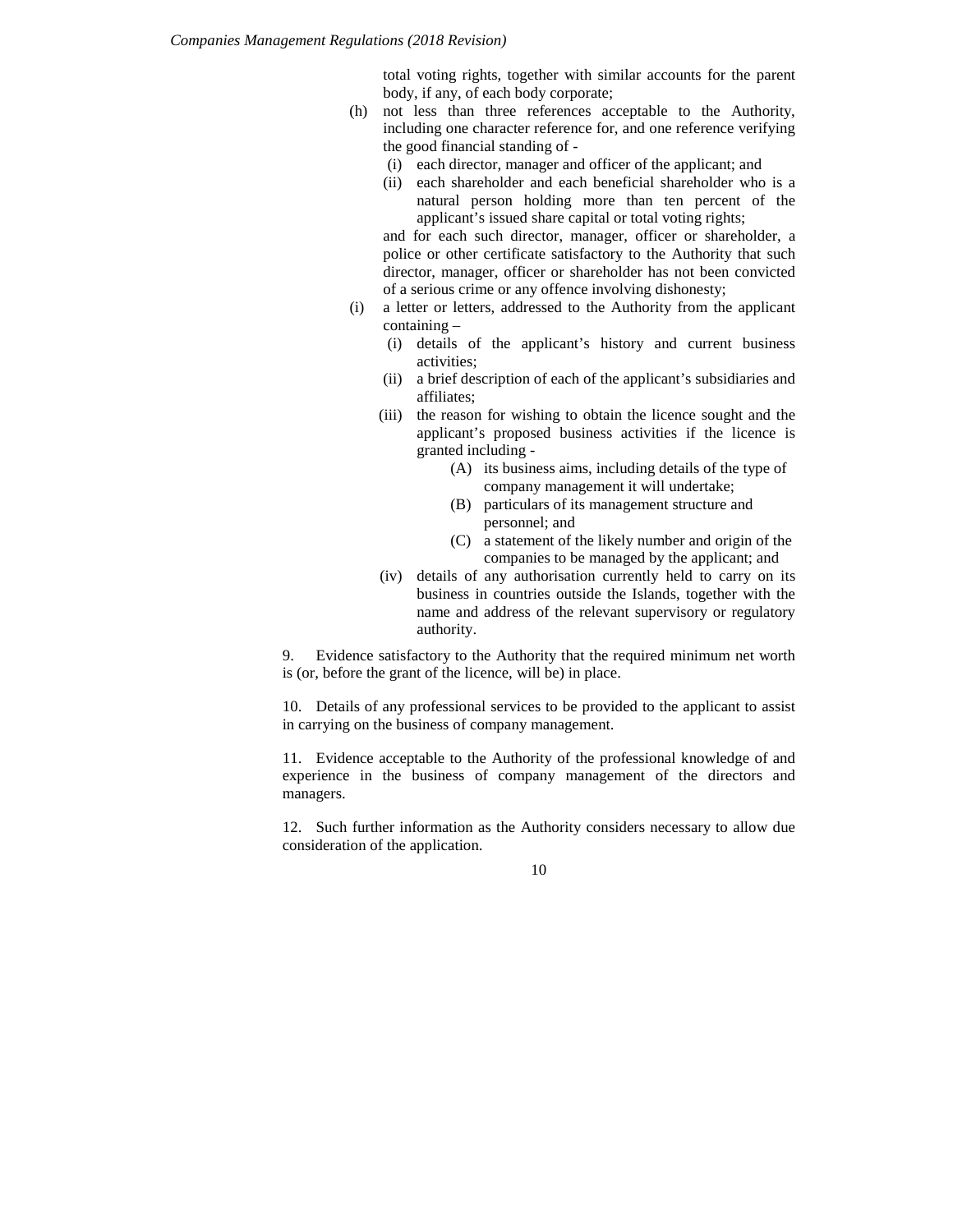### **SECOND SCHEDULE**

(regulation 4)

**Form of Companies Management Licence under section 5 of the Law.**

Licence No.

# **COMPANIES MANAGEMENT LAW (2018 Revision)**

## **COMPANIES MANAGEMENT LICENCE**

## [NAME OF LICENSEE]

is licensed to carry on the business of company management subject to the provisions of the Companies Management Law (2018 Revision), and regulations made under the Law [and subject to the following conditions]\*-

Dated:

\_\_\_\_\_\_\_\_\_\_\_\_\_\_\_\_\_\_\_\_\_\_\_\_\_\_\_\_\_\_ Cayman Islands Monetary Authority

*\*Delete as necessary*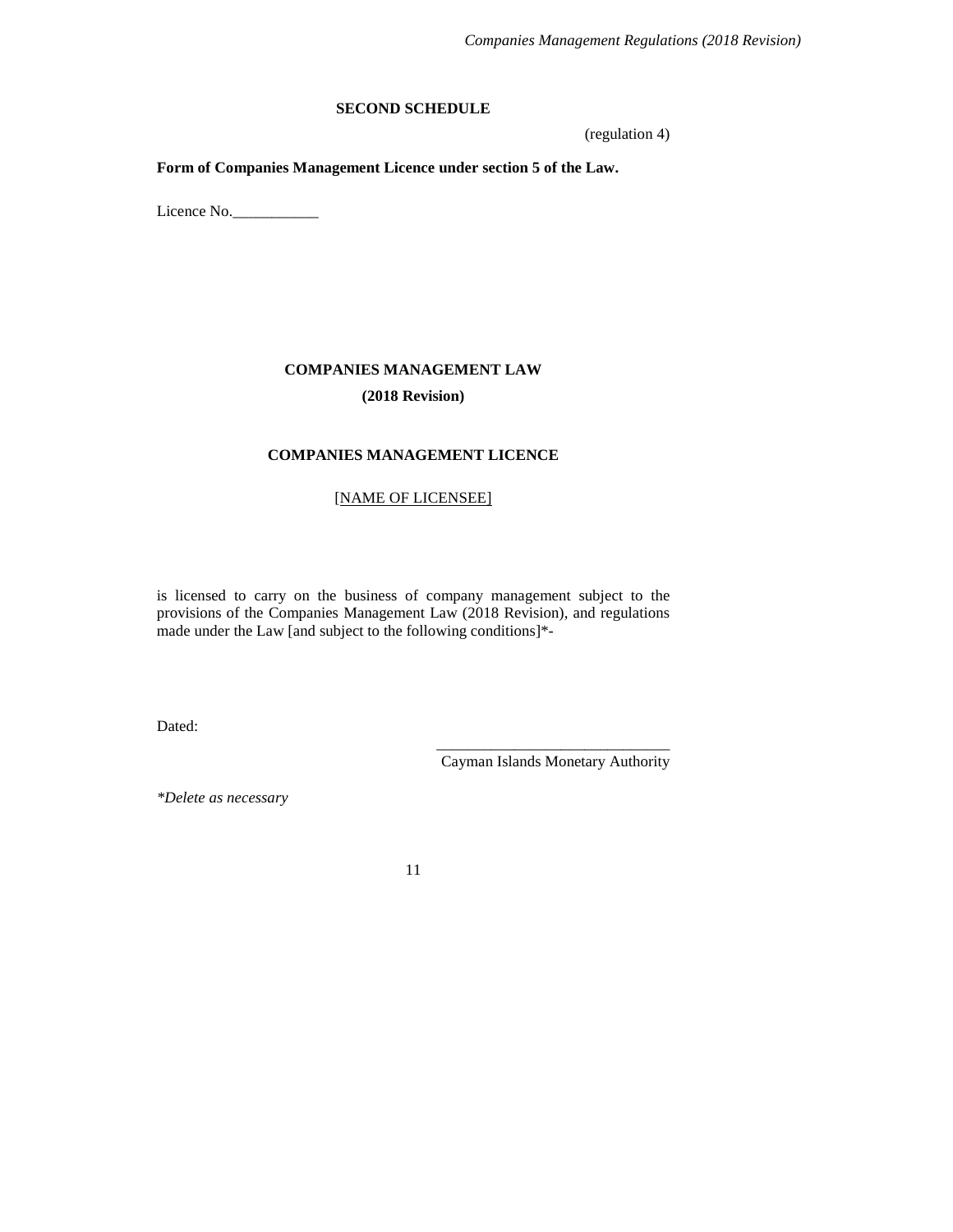# **THIRD SCHEDULE**

## **Table of Fees**

| <b>COLUMN</b><br>1 | <b>COLUMN</b><br>2         | <b>COLUMN</b><br>3                                                                                                                                                                                                                                                                                                                                                                            | <b>COLUMN</b><br>4          |
|--------------------|----------------------------|-----------------------------------------------------------------------------------------------------------------------------------------------------------------------------------------------------------------------------------------------------------------------------------------------------------------------------------------------------------------------------------------------|-----------------------------|
| <b>Item</b>        | <b>Provision</b><br>of Law | <b>Description of fee</b>                                                                                                                                                                                                                                                                                                                                                                     | Fee                         |
| 1.                 | 5(6)                       | (1) Application fee for a Companies<br>Management Licence                                                                                                                                                                                                                                                                                                                                     | \$750                       |
|                    |                            | (2) Application fee for a Corporate<br>Services Licence                                                                                                                                                                                                                                                                                                                                       | \$500                       |
| 2.                 | 6(1)                       | (1) Fee on grant of a Companies<br>Management Licence                                                                                                                                                                                                                                                                                                                                         | \$750                       |
|                    |                            | (2) Fee on grant of a Corporate Services<br>Licence                                                                                                                                                                                                                                                                                                                                           | \$500                       |
| 3.                 | 6(2)                       | (1) Annual licence fee in respect of a<br>Companies Management Licence shall<br>consist of:<br>(a) in respect of each managed<br>company for which a licensee<br>provides the specified services,<br>as defined in section 3 of the<br>Law, on 31st December in the<br>preceding year; and<br>(b) in respect of managed<br>companies for which a licensee<br>provides the specified services, | \$150                       |
|                    |                            | as defined in section 3 of the<br>Law, on 31st December in<br>the preceding year -                                                                                                                                                                                                                                                                                                            |                             |
|                    |                            | up to 99 managed companies<br>100-500 managed companies<br>501-1,000 managed companies                                                                                                                                                                                                                                                                                                        | \$750<br>\$2,000<br>\$5,000 |
|                    |                            | 12                                                                                                                                                                                                                                                                                                                                                                                            |                             |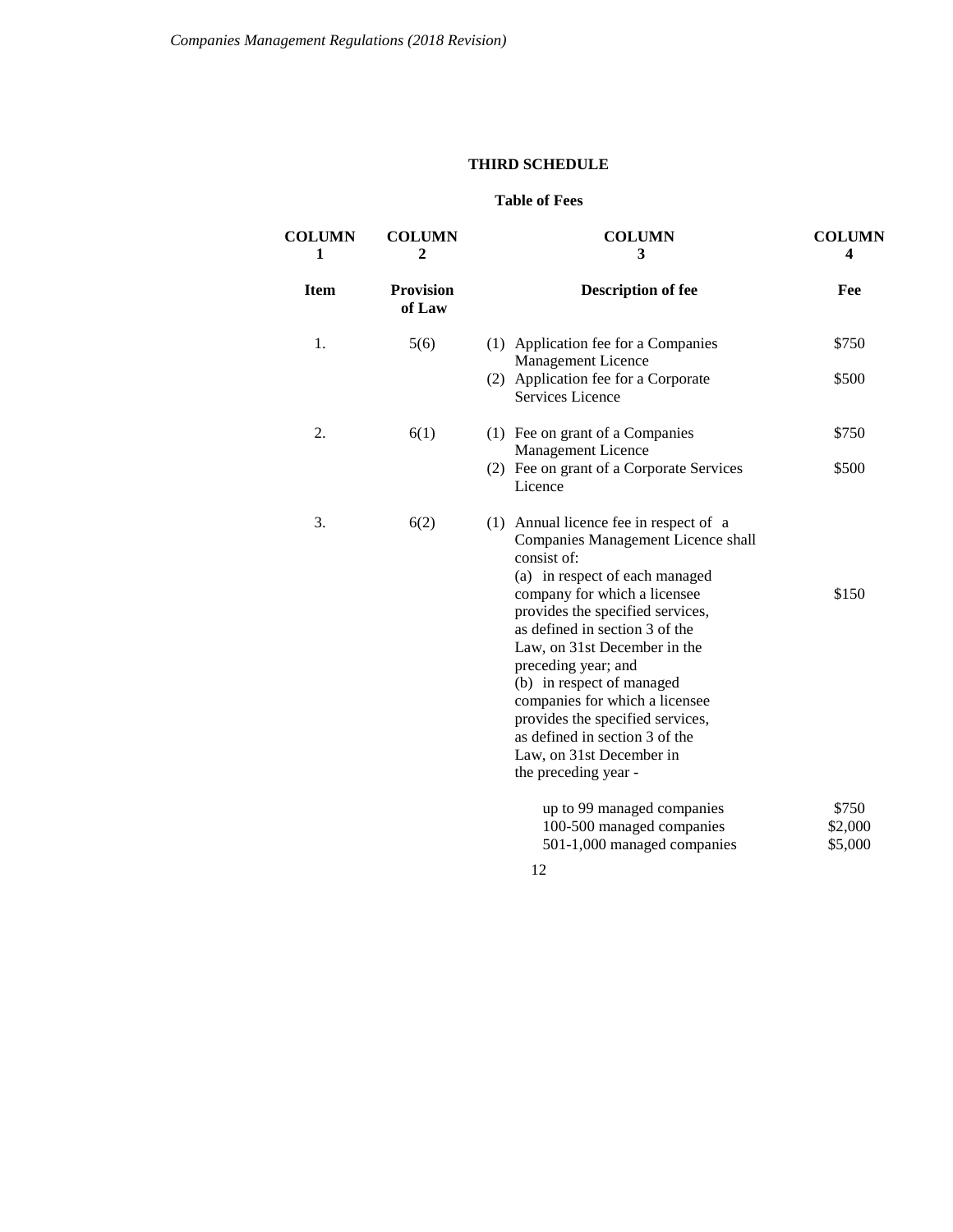|     | 1,001-2,000 managed companies                   | \$8,000  |
|-----|-------------------------------------------------|----------|
|     | 2,001-3,000 managed companies                   | \$11,000 |
|     | 3,001-4,000 managed companies                   | \$15,000 |
|     | 4,001 and more managed companies                | \$20,000 |
| (2) | Annual licence fee in respect of a              |          |
|     | Corporate Services Licence shall<br>consist of: |          |
|     | (a) in respect of each serviced                 | \$75     |
|     | company for which the licensee                  |          |
|     | provides the corporate services                 |          |
|     | as defined in sections 3 and 5 of               |          |
|     | the Law, on 31st December in the                |          |
|     | preceding year; and                             |          |
|     | (b) in respect of serviced companies            |          |
|     | for which a licensee provides the               |          |
|     | corporate services referred to in               |          |
|     | sections 3 and 5 of the Law, on                 |          |
|     | 31st December in the preceding                  |          |
|     | year-                                           |          |
|     | Up to 99 serviced companies                     | \$500    |
|     | 100-500 serviced companies                      | \$1,500  |
|     | 501-1,000 serviced companies                    | \$3,000  |
|     | 1,001-2,000 serviced companies                  | \$4,500  |
|     | 2,001-3,000 serviced companies                  | \$6,000  |
|     | 3,001-4,000 serviced companies                  | \$7,500  |
|     | 4,001 and more serviced companies               | \$10,000 |

Publication in consolidated and revised form authorised by the Cabinet this 13th day of March, 2018.

> Kim Bullings Clerk of the Cabinet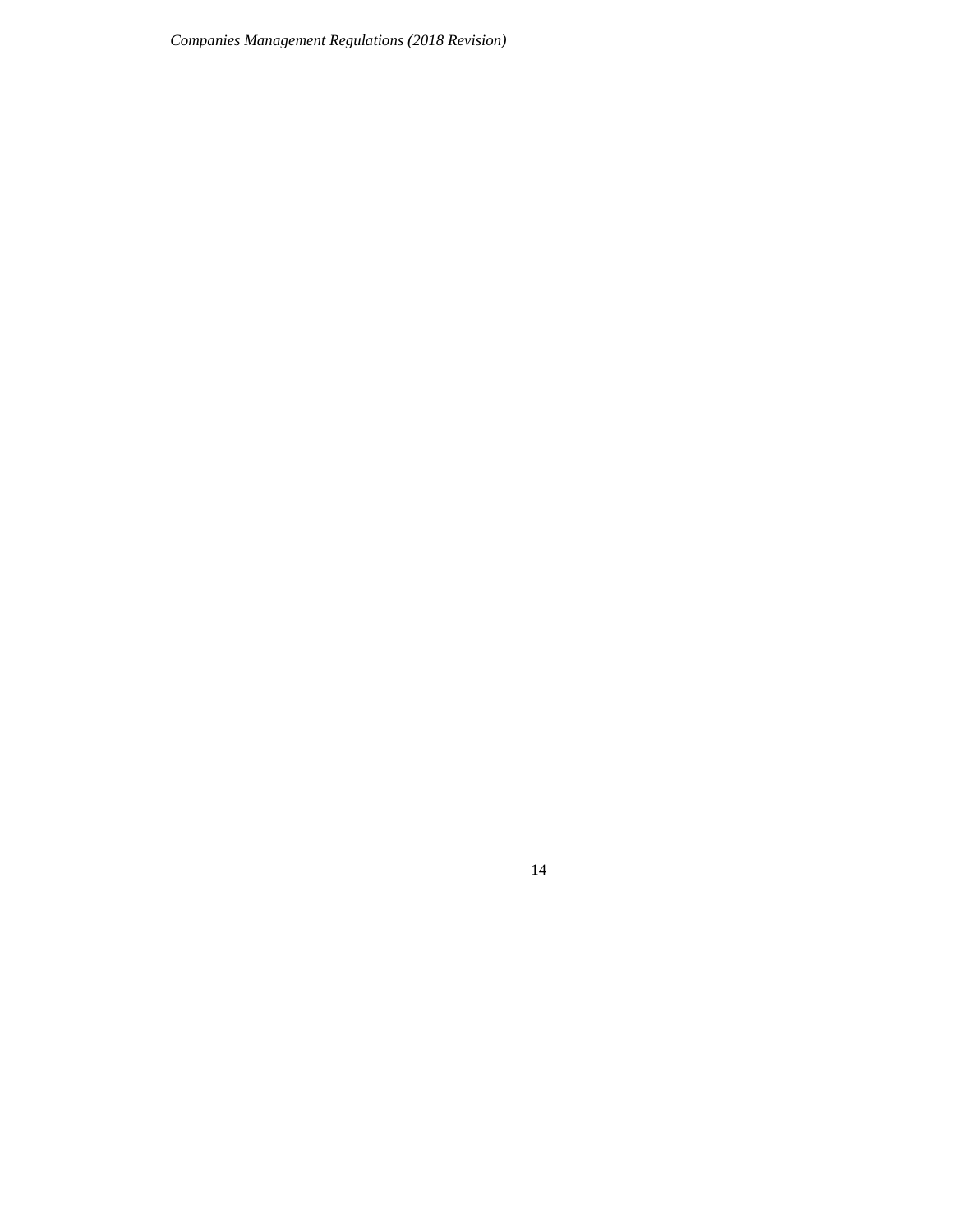15